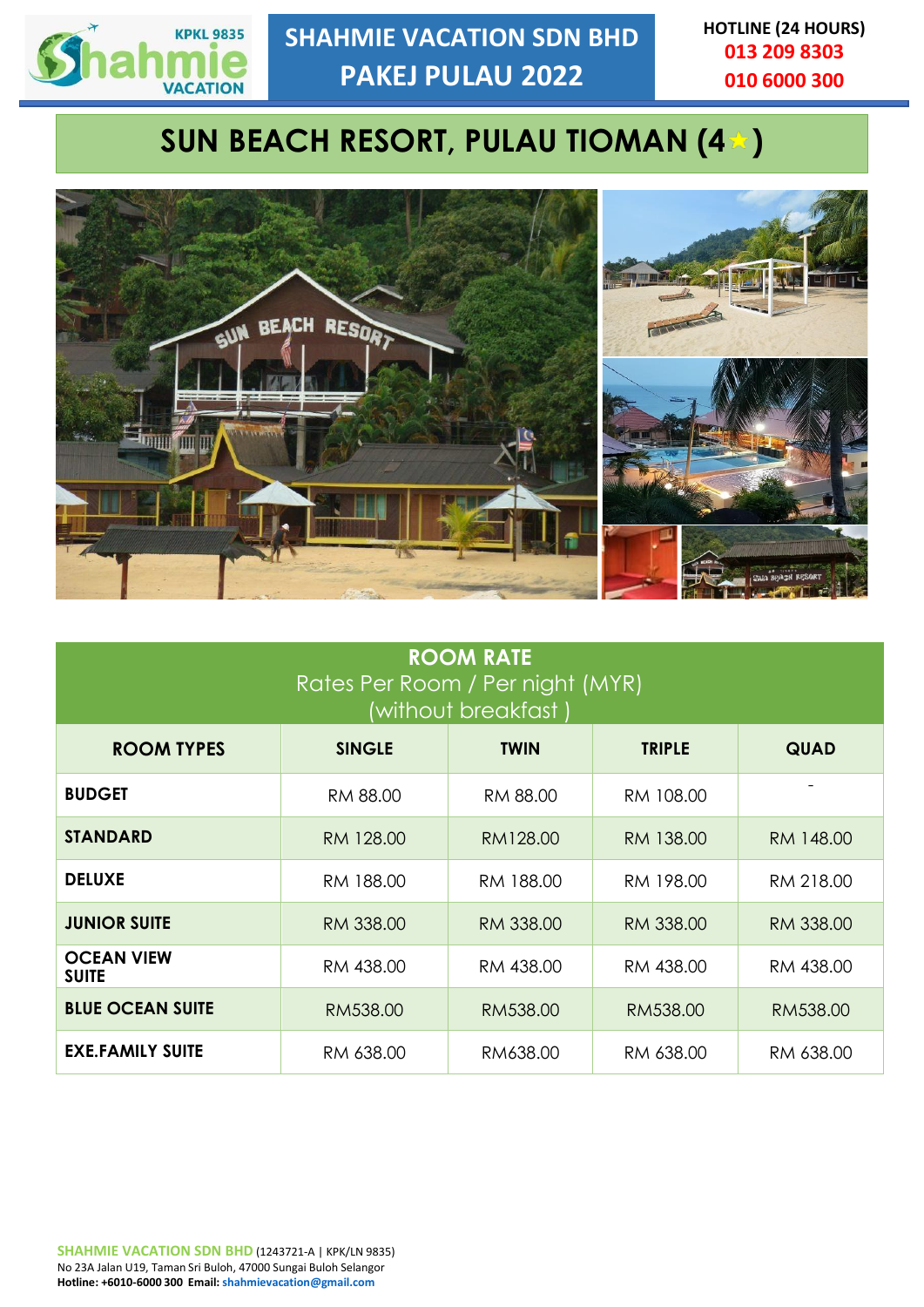

|                                                                                      | <b>TYPE OF ROOM FOR PACKAGE</b> |             |             |
|--------------------------------------------------------------------------------------|---------------------------------|-------------|-------------|
| <b>BUDGET ROOM PACKAGE</b><br>Rates Per Package / Person (MYR)<br>(FAN AND BATHROOM) |                                 |             |             |
| <b>TYPES OF ROOM</b>                                                                 | <b>2D1N</b>                     | <b>3D2N</b> | <b>4D3N</b> |
| <b>SINGLE</b>                                                                        | RM 315.00                       | RM 385.00   | RM 485.00   |
| <b>TWIN SHARING</b>                                                                  | RM 275.00                       | RM 325.00   | RM405.00    |
| <b>TRIPLE SHARING</b>                                                                | RM265.00                        | RM 315.00   | RM385.00    |
| *Rate exclude ferry ticket                                                           |                                 |             |             |

| <b>STANDARD ROOM PACKAGE</b><br>Rates Per Person (MYR)<br>(AIRCONDITION, HOT SHOWER, BATHROOM) |             |             |           |
|------------------------------------------------------------------------------------------------|-------------|-------------|-----------|
| <b>TYPES OF ROOM</b>                                                                           | <b>2D1N</b> | <b>3D2N</b> | 4D3N      |
| <b>SINGLE</b>                                                                                  | RM 345.00   | RM 465.00   | RM 595.00 |
| <b>TWIN SHARING</b>                                                                            | RM 305.00   | RM 365.00   | RM 455.00 |
| <b>TRIPLE SHARING</b>                                                                          | RM 295.00   | RM 355.00   | RM 435.00 |
| <b>QUAD SHARING</b>                                                                            | RM 285.00   | RM 345.00   | RM 415.00 |

*\*Rate exclude ferry ticket*

| <b>DELUXE ROOM PACKAGE</b><br>Rates Per Person (MYR)<br>(AIRCONDITION, HOT SHOWER, BATHROOM, TV, FRIDGE, COFFEE MAKER) |             |             |             |
|------------------------------------------------------------------------------------------------------------------------|-------------|-------------|-------------|
|                                                                                                                        |             |             |             |
| <b>TYPES OF ROOM</b>                                                                                                   | <b>2D1N</b> | <b>3D2N</b> | <b>4D3N</b> |
| <b>SINGLE</b>                                                                                                          | RM 405.00   | RM 585.00   | RM 715.00   |
| <b>TWIN SHARING</b>                                                                                                    | RM 325.00   | RM 435.00   | RM 545.00   |
| <b>TRIPLE SHARING</b>                                                                                                  | RM 315.00   | RM 405.00   | RM 485.00   |
| <b>QUAD SHARING</b>                                                                                                    | RM 305.00   | RM 395.00   | RM 465.00   |

*\*Rate exclude ferry ticket*

**SHAHMIE VACATION SDN BHD** (1243721-A | KPK/LN 9835) No 23A Jalan U19, Taman Sri Buloh, 47000 Sungai Buloh Selangor **Hotline: +6010-6000 300 Email: [shahmievacation@gmail.com](mailto:info@shahmievacation.com)**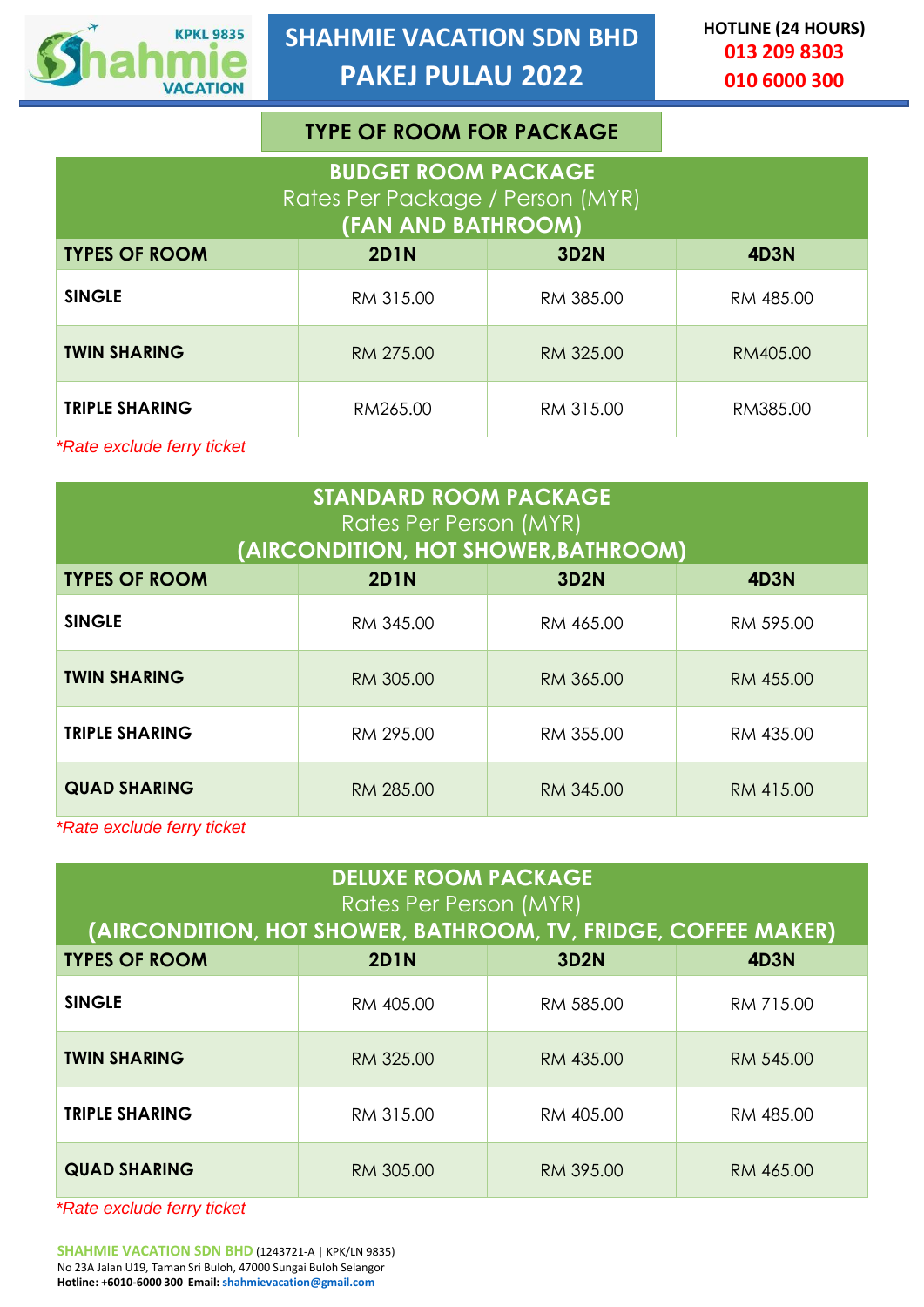

**SHAHMIE VACATION SDN BHD PAKEJ PULAU 2022**

**HOTLINE (24 HOURS) 013 209 8303 010 6000 300**

| <b>JUNIOR SUITE PACKAGE</b><br>Rates Per Person (MYR) |                                                  |             |                |
|-------------------------------------------------------|--------------------------------------------------|-------------|----------------|
|                                                       | (AIRCONDITION, HOT SHOWER, BATHROOM, TV, PANTRY) |             |                |
| <b>TYPES OF ROOM</b>                                  | <b>2D1N</b>                                      | <b>3D2N</b> | <b>4D3N</b>    |
| <b>SINGLE</b>                                         | RM 575.00                                        | RM 895.00   | RM 1,295.00    |
| <b>TWIN SHARING</b>                                   | RM 425.00                                        | RM 605.00   | RM 855.00      |
| <b>TRIPLE SHARING</b>                                 | RM 385.00                                        | RM 515.00   | 715.00<br>RM - |
| <b>QUAD SHARING</b>                                   | RM 355.00                                        | RM 455.00   | 645.00<br>RM.  |

*\*Rate exclude ferry ticket*

| <b>OCEAN VIEW SUITE PACKAGE</b><br>Rates Per Person (MYR) |                                                    |               |               |
|-----------------------------------------------------------|----------------------------------------------------|---------------|---------------|
|                                                           | (AIRCONDITION, HOT SHOWER, 2 BATHROOM, TV, PANTRY) |               |               |
| <b>TYPES OF ROOM</b>                                      | <b>2D1N</b>                                        | <b>3D2N</b>   | 4D3N          |
| <b>SINGLE</b>                                             | RM 645.00                                          | RM 1,095.00   | RM 1,585.00   |
| <b>TWIN SHARING</b>                                       | RM 475.00                                          | 705.00<br>RM. | RM 1,015.00   |
| <b>TRIPLE SHARING</b>                                     | RM 415.00                                          | 575.00<br>RM. | RM 815.00     |
| <b>QUAD SHARING</b>                                       | RM 385.00                                          | 515.00<br>RM. | 715.00<br>RM. |

*\*Rate exclude ferry ticket*

| <b>BLUE OCEAN SUITE PACKAGE</b><br>Rates Per Person (MYR)<br>(AIRCONDITION, 2 BEDROOM, 2 BATHROOM, HOT SHOWER, TV, PANTRY) |             |               |                     |
|----------------------------------------------------------------------------------------------------------------------------|-------------|---------------|---------------------|
| <b>TYPES OF ROOM</b>                                                                                                       | <b>2D1N</b> | <b>3D2N</b>   | 4D3N                |
| <b>SINGLE</b>                                                                                                              | RM 765.00   | RM 1,295.00   | RM 1,885.00         |
| <b>TWIN SHARING</b>                                                                                                        | RM 525.00   | 805.00<br>RM. | RM 1,165.00         |
| <b>TRIPLE SHARING</b>                                                                                                      | RM 455.00   | 645.00<br>RM. | 915.00<br>RM.       |
| <b>QUAD SHARING</b>                                                                                                        | RM 415.00   | 565.00<br>RM. | 795.00<br><b>RM</b> |

*\*Rate exclude ferry ticket*

**SHAHMIE VACATION SDN BHD** (1243721-A | KPK/LN 9835) No 23A Jalan U19, Taman Sri Buloh, 47000 Sungai Buloh Selangor **Hotline: +6010-6000 300 Email: [shahmievacation@gmail.com](mailto:info@shahmievacation.com)**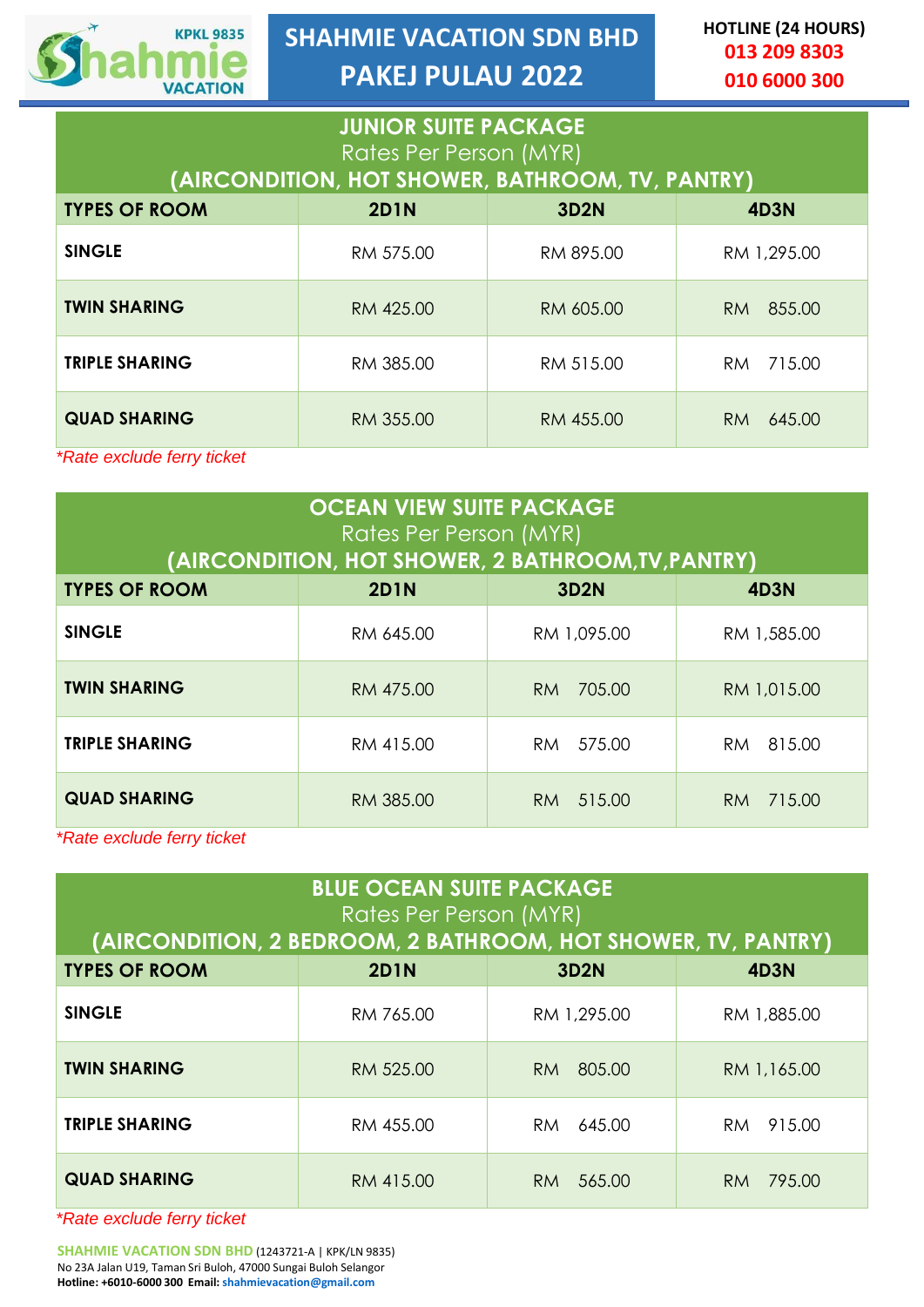

| <b>EXECUTIVE FAMILY SUITE PACKAGE</b><br>Rates Per Person (MYR)<br>(AIRCONDITION, 2 BEDROOM, 2 BATHROOM, HOT SHOWER, JAKUZI, TV,<br><b>PANTRY)</b> |             |                     |                     |
|----------------------------------------------------------------------------------------------------------------------------------------------------|-------------|---------------------|---------------------|
| <b>TYPE OF PERSON</b>                                                                                                                              | <b>2D1N</b> | <b>3D2N</b>         | <b>4D3N</b>         |
|                                                                                                                                                    | RM 875.00   | RM 1,495.00         | RM 2,185.00         |
| $\overline{2}$                                                                                                                                     | RM 575.00   | 905.00<br><b>RM</b> | RM 1,315.00         |
| 3                                                                                                                                                  | RM 485.00   | 715.00<br><b>RM</b> | RM 1,015.00         |
| 4                                                                                                                                                  | RM 435.00   | 605.00<br><b>RM</b> | 865.00<br>RM        |
| 5                                                                                                                                                  | RM 405.00   | 555.00<br><b>RM</b> | 775.00<br>RM.       |
| $\boldsymbol{6}$                                                                                                                                   | RM 385.00   | 515.00<br><b>RM</b> | 715.00<br><b>RM</b> |
| 7                                                                                                                                                  | RM 365.00   | 485.00<br><b>RM</b> | 675.00<br>RM        |
| 8                                                                                                                                                  | RM 355.00   | <b>RM</b><br>465.00 | 645.00<br>RM.       |

*\*Rate exclude ferry ticket*

| <b>2DIN PACKAGE</b>                                                                                                                           | <b>3D2N PACKAGE</b>                                                                                                                                                                                                                                                                                                                      | <b>4D3N PACKAGE</b>                                                                                                                                                                                                                                                                                                                  |
|-----------------------------------------------------------------------------------------------------------------------------------------------|------------------------------------------------------------------------------------------------------------------------------------------------------------------------------------------------------------------------------------------------------------------------------------------------------------------------------------------|--------------------------------------------------------------------------------------------------------------------------------------------------------------------------------------------------------------------------------------------------------------------------------------------------------------------------------------|
| <b>INCLUSIVE</b>                                                                                                                              | <b>INCLUSIVE</b>                                                                                                                                                                                                                                                                                                                         | <b>INCLUSIVE</b>                                                                                                                                                                                                                                                                                                                     |
| <b>1 NIGHT ACCOMODATION</b><br>$\cdot$ 04 X MEALS<br><b>1 BREAKFAST</b><br>1 LUNCH<br>1 BBQ DINNER<br>$\sim$<br>- 1 SUPPER<br>. WELCOME DRINK | • 2 NIGHTS ACCOMODATION<br>$\cdot$ 07 X MEALS<br>- 2 BREAKFAST<br>- 1 PACK LUNCH<br>- 1 DINNER<br>- 1 BBQ DINNER<br>- 2 SUPPER<br>• 1 ISLAND TOUR SNORKELING<br><b>TRIP MARINE PARK + GUIDE</b><br>(EXCLUDE-GEAR)<br><b>*GEAR RENTAL RM18 PER</b><br><b>SET/DAY (RM10 LIFE JACKET &amp;</b><br><b>RM8 FOR GOGGLE)</b><br>. WELCOME DRINK | • 3 NIGHTS ACCOMODATION<br>$\cdot$ 11 X MEALS<br>03B/FAST<br>$-02$ LUNCH<br>- 02 DINNER<br>- 01 BBQ DINNER<br>03 SUPPER<br>• 1 ISLAND TOUR -<br><b>SNORKELING TRIP, MARINE</b><br><b>PARK + GUIDE</b><br>(EXCLUDE-GEAR)<br><b>*GEAR RENTAL RM18 PER</b><br><b>SET/DAY (RM10 LIFE JACKET)</b><br>& RM8 FOR GOGGLE)<br>• WELCOME DRINK |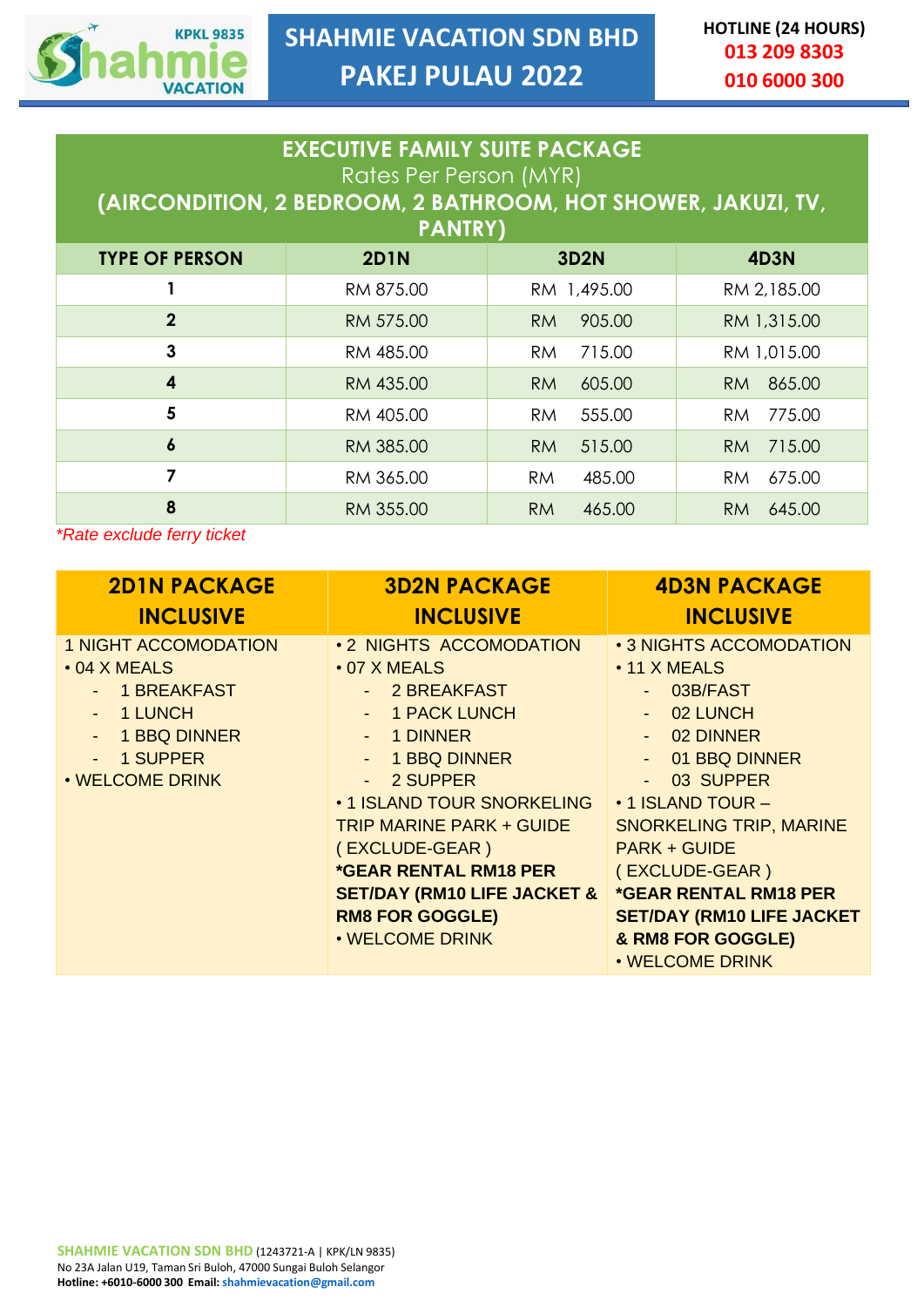

## **ITINERARIES FOR 2DAYS 1NIGHTS PACKAGE DAYS TIME PROGRAM 1** Ferry time depends on schedule • Ferry to Tioman (ferry arrangement by own)  $02.00 \text{ pm} - 02.30 \text{ pm}$  • Check in room 04.30 pm – 06.00 pm • Free & easy 07.00 pm • BBQ Dinner 09.30 pm • Buffet Supper **2** 07.00 pm **Buffet Breakfast** • Check out/standby at jetty and back to Tg. Gemok (ferry arrangement by own)

| <b>ITINERARIES FOR 3DAYS 2NIGHTS PACKAGE</b> |                                   |                                                                                                                                                                                                                   |  |
|----------------------------------------------|-----------------------------------|-------------------------------------------------------------------------------------------------------------------------------------------------------------------------------------------------------------------|--|
| <b>DAYS</b>                                  | <b>TIME</b>                       | <b>PROGRAM</b>                                                                                                                                                                                                    |  |
|                                              | Ferry time depends<br>on schedule | Ferry to Tioman (ferry arrangement by own)                                                                                                                                                                        |  |
|                                              | 02.00 pm $-$ 02.30 pm             | Check in room                                                                                                                                                                                                     |  |
| $\mathbf{1}$                                 | 04.30 pm $-$ 06.00 pm             | Free & easy                                                                                                                                                                                                       |  |
|                                              | 07.30 pm                          | <b>Buffet Dinner</b>                                                                                                                                                                                              |  |
|                                              | 09.30 pm                          | <b>Buffet Supper</b>                                                                                                                                                                                              |  |
|                                              | $07.00$ am $-08.00$ am            | <b>Buffet Breakfast</b>                                                                                                                                                                                           |  |
| $\overline{2}$                               | $08.30$ am                        | Standby at jetty for snorkeling trip<br>$\bullet$<br>(Tulai or Renggis Island, Pasir Panjang, Marine Park, Tekek-Duty free Shop)<br>*snorkeling equipment can be rent at our Dweller Shop * Lunch will be<br>pack |  |
|                                              | 03.00 pm                          | Back to the resort & Rest                                                                                                                                                                                         |  |
|                                              | 07.00 pm                          | <b>BBQ Dinner</b>                                                                                                                                                                                                 |  |
|                                              | 09.30 pm                          | <b>Buffet Supper</b>                                                                                                                                                                                              |  |
| 3                                            | $07.00$ am                        | <b>Buffet Breakfast</b><br>Check out/standby at jetty and back to tggemok<br>(ferry arrangement by own)                                                                                                           |  |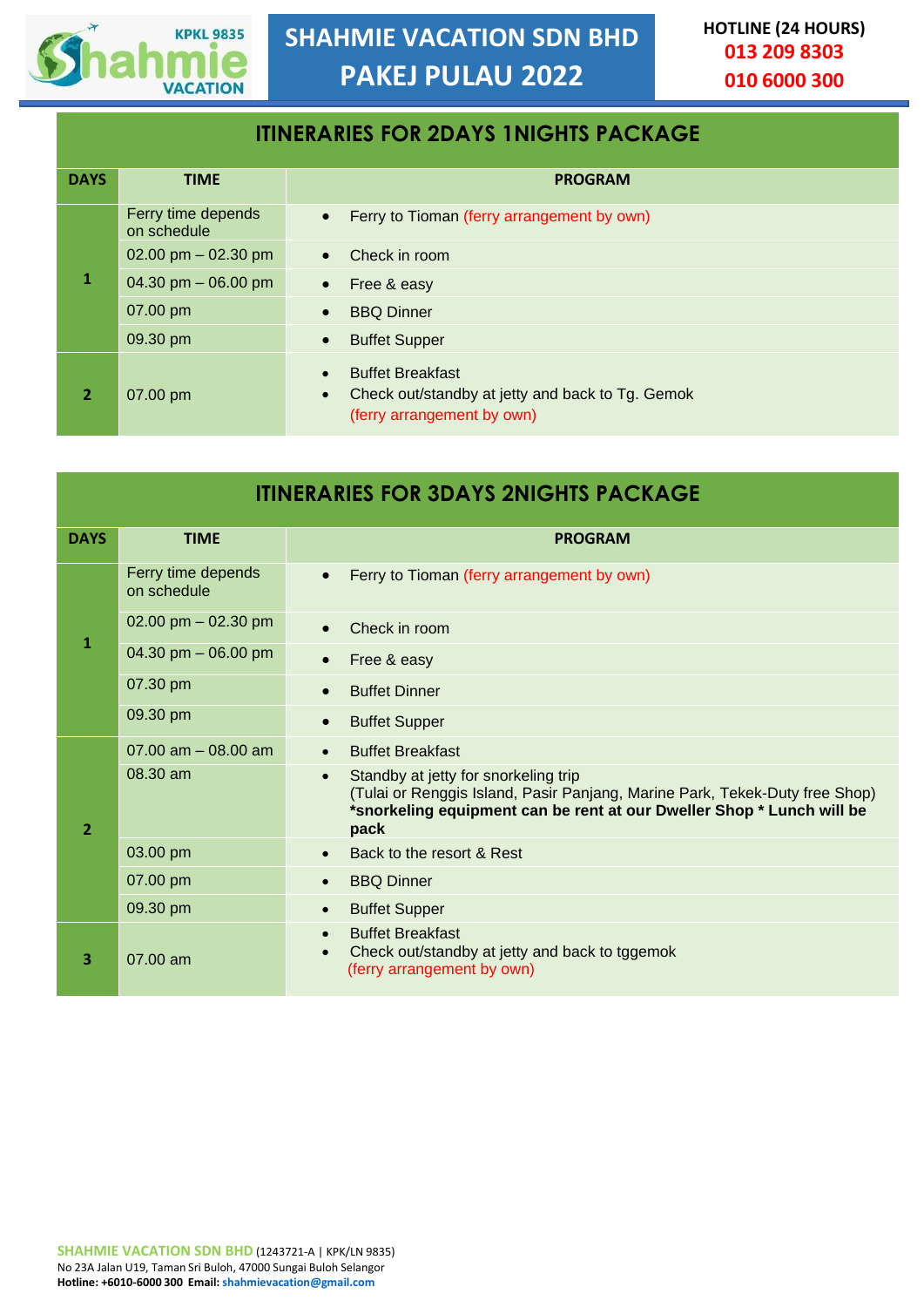

| <b>ITINERARIES FOR 4DAYS 3NIGHTS PACKAGE</b> |                                   |                                                                                                                                                                                                      |
|----------------------------------------------|-----------------------------------|------------------------------------------------------------------------------------------------------------------------------------------------------------------------------------------------------|
| <b>DAYS</b>                                  | <b>TIME</b>                       | <b>PROGRAM</b>                                                                                                                                                                                       |
|                                              | Ferry time depends<br>on schedule | Ferry to Tioman (ferry arrangement by own)                                                                                                                                                           |
|                                              | 02.00 pm $-$ 02.30 pm             | Check in room                                                                                                                                                                                        |
| $\mathbf{1}$                                 | 04.30 pm $-$ 06.00 pm             | Free & easy<br>$\bullet$                                                                                                                                                                             |
|                                              | 07.30 pm                          | <b>Buffet Dinner</b>                                                                                                                                                                                 |
|                                              | 09.30 pm                          | <b>Buffet Supper</b><br>$\bullet$                                                                                                                                                                    |
|                                              | 07.00 am $-$ 08.00 am             | <b>Buffet Breakfast</b>                                                                                                                                                                              |
| $\overline{2}$                               | 08.30 am                          | Standby at jetty for snorkeling trip<br>(Tulai or Renggis Island, Pasir Panjang, Marine Park, Tekek-Duty free Shop)<br>*snorkeling equipment can be rent at our Dweller Shop * Lunch will be<br>pack |
|                                              | 03.00 pm                          | Back to the resort & Rest                                                                                                                                                                            |
|                                              | 07.30 pm                          | <b>Buffet Dinner</b>                                                                                                                                                                                 |
|                                              | 09.30 pm                          | <b>Buffet Supper</b><br>$\bullet$                                                                                                                                                                    |
|                                              | 07.00 $am - 08.00$ am             | <b>Buffet Breakfast</b>                                                                                                                                                                              |
|                                              | 08.30 pm                          | Standby at jetty for waterfall trip (applicable only for 8 pax and above)<br>$\bullet$<br>*Lunch will be pack*                                                                                       |
| 3                                            | 03.00 pm                          | Back to the resort & Rest                                                                                                                                                                            |
|                                              | 07.00 pm                          | <b>BBQ Dinner</b>                                                                                                                                                                                    |
|                                              | 09.30 pm                          | <b>Buffet Supper</b><br>$\bullet$                                                                                                                                                                    |
|                                              |                                   | <b>Buffet Breakfast</b>                                                                                                                                                                              |
| 4                                            | $07.00$ am                        | Check out/standby at jetty and back to Tg. Gemok<br>(ferry arrangement by own)                                                                                                                       |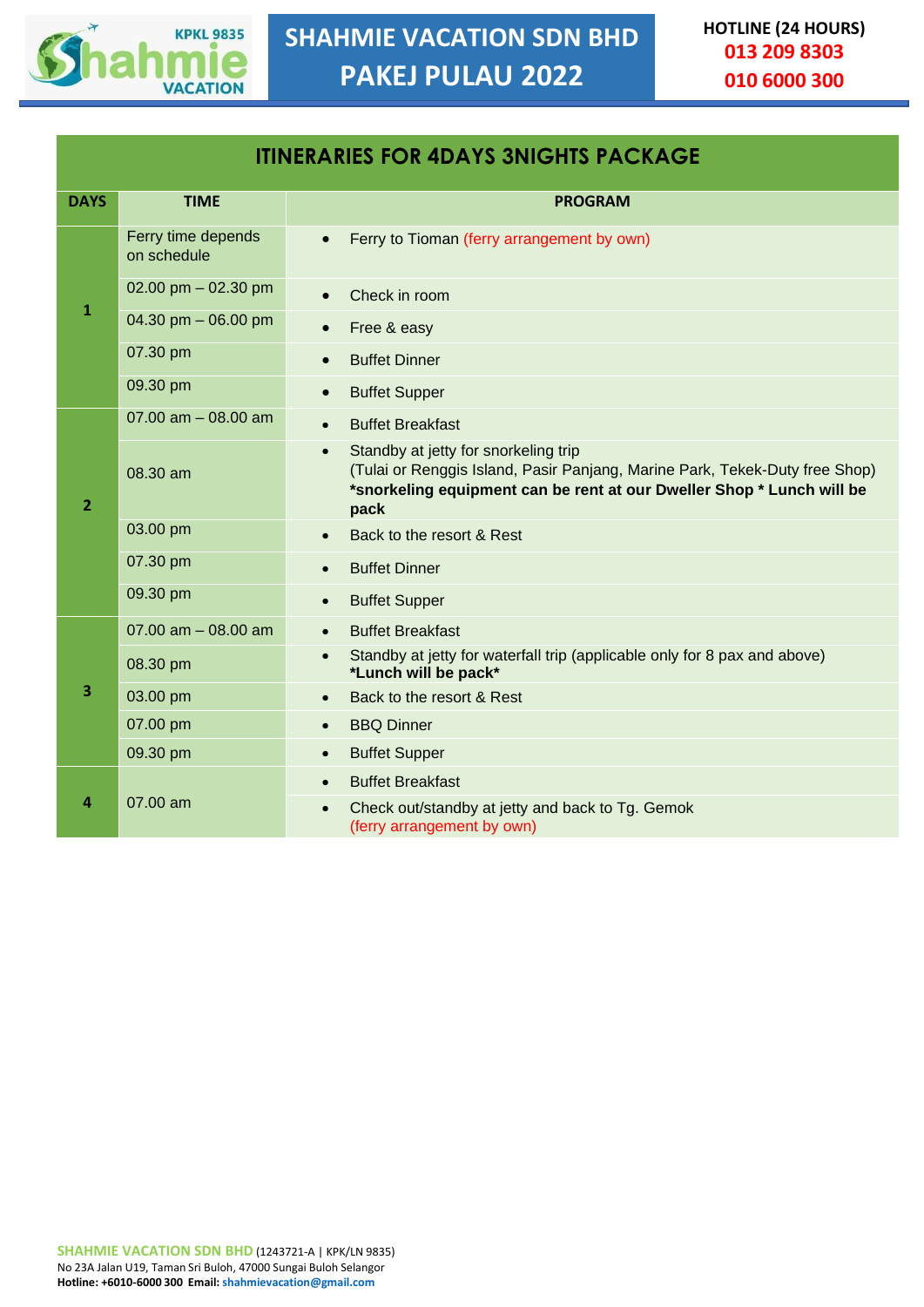

**SHAHMIE VACATION SDN BHD PAKEJ PULAU 2022**

**HOTLINE (24 HOURS) 013 209 8303 010 6000 300**







Penginapan

Persendirian

Pengalaman

| <b>ROMANTIC HONEYMOON PACKAGE</b><br>Rates Per Couple (MYR) |                                                                            |  |
|-------------------------------------------------------------|----------------------------------------------------------------------------|--|
|                                                             | *Relax and enjoy the love of your life in a spacious elegant and romantic* |  |
| <b>TYPES OF ROOM</b>                                        | <b>RATE</b>                                                                |  |
| Junior Suite                                                | $RM$ 1,605 per / couple                                                    |  |
| Ocean View Suite                                            | $RM$ 1,805 per / couple                                                    |  |
| <b>Blue Ocean Suite</b>                                     | $RM$ 2,005 per / couple                                                    |  |
| <b>Executive Family Suite</b>                               | $RM$ 2,305 per / couple                                                    |  |

*\*Rate exclude ferry ticket*

| <b>PACKAGE INCLUDES</b>                                                                                                                                                                                                                                                                                                                                                                                                                                                                | <b>ROOM FACILITIES</b>                                                                                                                                                                                                                             |
|----------------------------------------------------------------------------------------------------------------------------------------------------------------------------------------------------------------------------------------------------------------------------------------------------------------------------------------------------------------------------------------------------------------------------------------------------------------------------------------|----------------------------------------------------------------------------------------------------------------------------------------------------------------------------------------------------------------------------------------------------|
| 2 nights stay in a romantic suite<br>$\bullet$<br>Welcome drinks<br>$\bullet$<br>Daily buffet breakfast for 2 person<br>One romantic candle light dinner for 2<br>persons<br>Tropical honeymoon fruits basket on arrival<br>$\bullet$<br>Special honeymoon cake<br>Special gift for sweet memory<br>One set romantic picnic lunch for 2 person<br>1 private snorkeling trip for 2 person with<br>$\bullet$<br>guide<br>1 romantic bbq dinner on the beach for 2<br>$\bullet$<br>person | air/conditioning<br>$\bullet$<br>balcony/deck (SEA VIEW)<br>coffee/tea maker<br>tv Astro chanel<br>mini bar<br>$\bullet$<br>private toilet<br>pantry - electric kitchen stove<br>bath tab (ocean view suite only)<br>jakuzi exe.family suite only) |